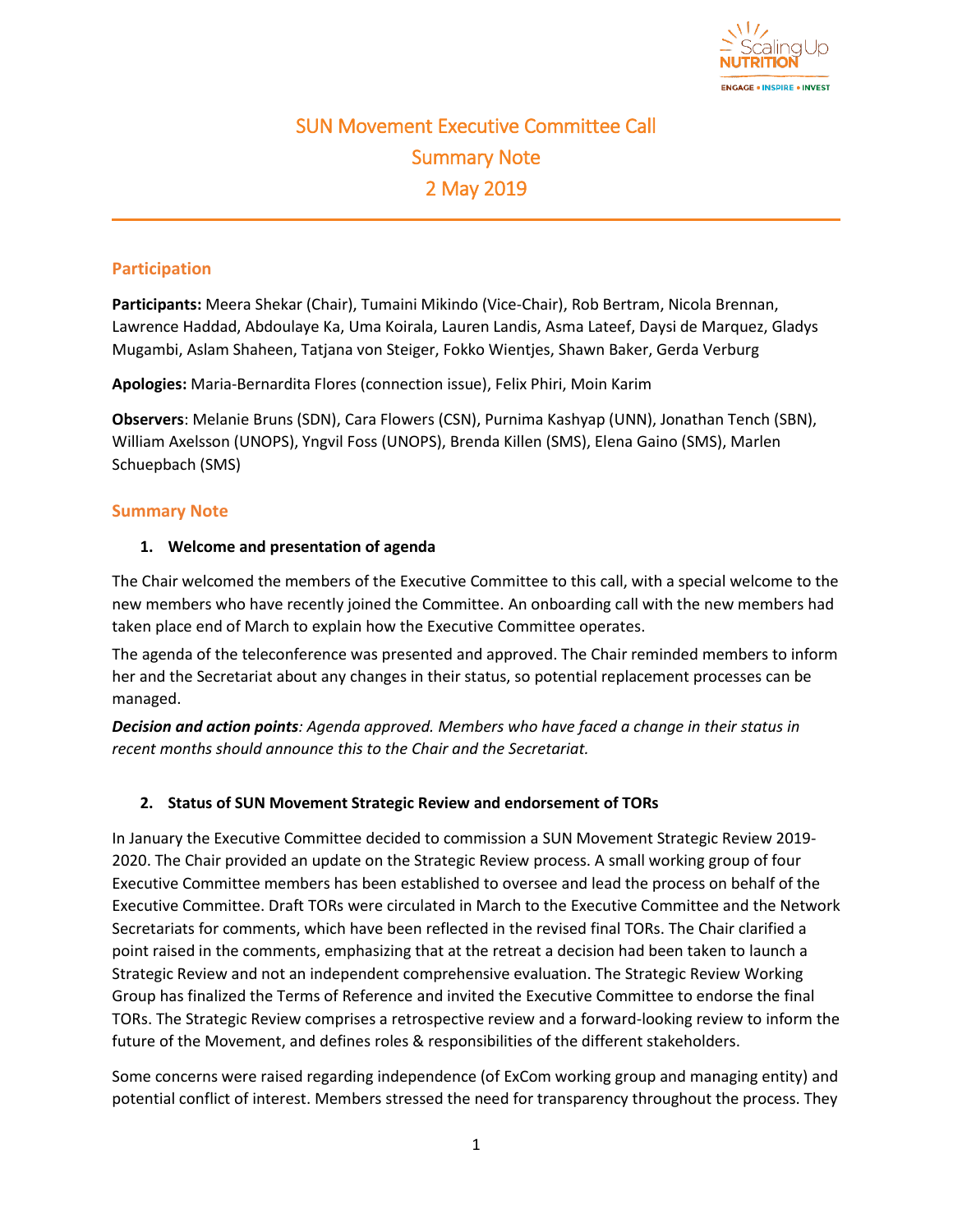agreed to take necessary steps to minimize risks and to lay out where potential conflicts of interest might be.

*Decisions and action points: The Executive Committee endorsed the SUN Strategic Review Terms of Reference and will move ahead to commission the Strategic Review. The Strategic Review task team was asked to prepare a matrix on potential areas of conflict of interest, to be included in the final TORs. A final TOR sent to MQSUN is attached.*

# **3. Discussion and decision on proposal for individual tasks of Executive Committee members in 2019**

The Executive Committee committed at the retreat in January to step up and increase its role in governance and accountability of the Movement. Members agreed to identify individual tasks which each member would take forward in 2019, to guide and support SUN Countries and the Global Support System in an area of their expertise. The Chair reminded that the Executive Committee had agreed that their institutions would dedicate time to provide guidance and support to the SUN Movement.

A proposal prepared by the Secretariat was discussed. Each member was invited to consider the proposed area of responsibility listed and send-in their final decisions on this ASAP. It was suggested that each Working Group/member defines their own high level outcomes on which they will report progress to the Executive Committee within the next 8-12 months.

Some of the proposed tasks had already been agreed at the retreat: a SUN Global Gathering Working Group is already active, composed of Bernie Flores, Abdoulaye Ka and Lauren Landis; SUN Country representatives on the Executive Committee are expected to communicate with Government Focal Points from SUN Countries of their own region and reflect their views in Executive Committee discussions.

The Executive Committee endorsed the members of the SUN Movement Strategic Review Working Group: Meera Shekar, Tumaini Mikindo, Lawrence Haddad and Shawn Baker. If other members wish to join this group, they are invited to contact the Chair.

For all other suggested tasks, members are invited to contact the SUN Movement Secretariat to define their interests/responsibilities.

*Decisions and action points: The four members of the Strategic Review Working Group have been endorsed. Executive Committee members are invited to provide feedback to the Secretariat on their suggested area of responsibility and agree on deliverables [\(Brenda.killen@scalingupnutrition.org,](mailto:Brenda.killen@scalingupnutrition.org) with copy to [marlen.schuepbach@scalingupnutrition.org\)](mailto:marlen.schuepbach@scalingupnutrition.org). The Secretariat will follow-up with members to confirm their roles and the Executive Committee will endorse individual tasks at next meeting on 8 July.* 

# **4. Update on SUN Movement Secretariat (SMS) and Pooled Fund staff contract situation, proposal for budget revision and request for endorsement by Executive Committee**

The SUN Coordinator presented the current contract situation for SMS and Pooled Fund staff and the challenges related to this. The current contract modality (ICA) being offered by UNOPS is not allowing to retain professionals which creates challenges to deliver on expected results. Following extensive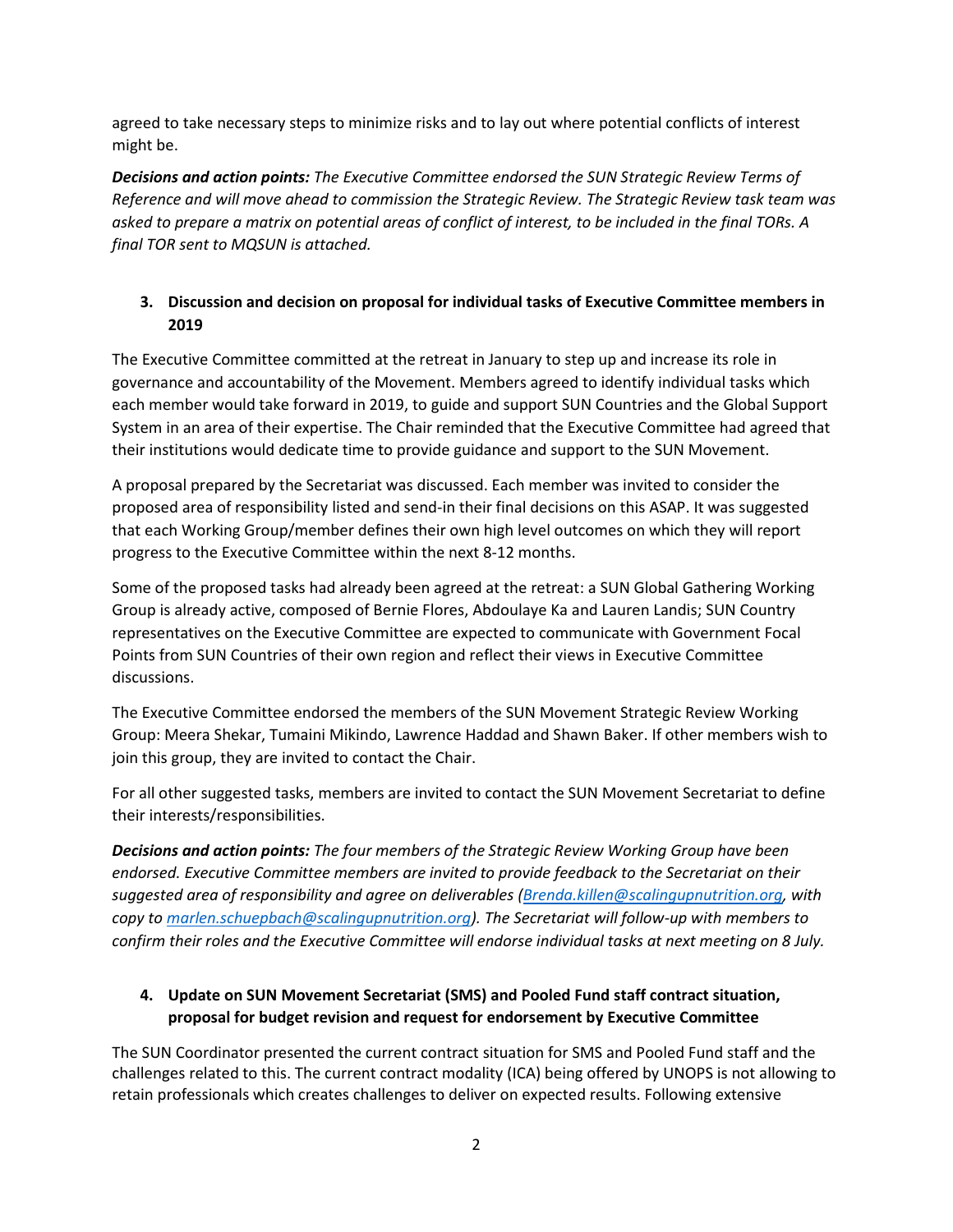discussions with UNOPS and the Swiss authorities, the Coordinator proposed a three solutions-approach to the Executive Committee: 1) Offer UN temporary appointments to 16 colleagues who joined the SMS and the Pooled Fund Secretariat before October 1, 2018; 2) Explore with UNOPS how we can support the work of those staff members who joined before October 1, 2018 and delivered under very challenging circumstances; 3) Provision of an allocation of USD 2,500 per year/per individual for development and training. The Coordinator underlined that a new solution with improved staff contract conditions must be found for the third phase of the SUN Movement. The Chair of the Executive Committee encouraged members to form a small working group to review the situation and advise/support the Coordinator on these key issues for the next phase of the movement.

*Decisions and action points: The Executive Committee expressed strong support and endorsed the proposed three solutions-approach to stabilize the SMS and Pooled Fund Secretariat till December 2020 together with revised budget for both the SMS (3.5% increase) and the Pooled Fund (2.1% readjustment). They requested UNOPS to work with the SMS on both implementing the proposed solution and on finding a hosting and contract solution that is 'fit for purpose' for phase 3 of the SUN Movement.*

# **5. Recommendation to SUN Lead Group for continuation of SUN Movement beyond 2020, and to commence preparations for Phase III (2021-2025)**

In 2018, the Lead Group took an 'in principle' decision for a third phase of the SUN Movement, while awaiting the outcomes of the SUN Movement Mid-term review. The Lead Group is expected to take a final decision on the continuation of the Movement beyond 2020 at their meeting in September 2019. Based on the outcomes of the Mid-term review, the Executive Committee – mandated by the Lead Group to take forward the findings of the review – agreed to issue a recommendation to the Lead Group for continuation of the Movement beyond 2020. The Lead Group will take further decisions in 2020 on future direction and priorities of the SUN Movement, and the hosting arrangements for the next phase, building on the findings and recommendations of the SUN Movement Strategic Review.

*Decisions and action points: The Executive Committee Chair will issue on behalf of the Committee a recommendation to the Lead Group Chair for continuation of the SUN Movement beyond 2020 and to commence preparations for the third phase of the Movement (2021-2025), based on the outcomes of the Strategic Review and the review of options for hosting arrangements..*

## **6. AOB**

## **Endorsement of SUN Movement Secretariat Workplan 2019**

The SUN Movement Secretariat workplan for 2019 is based on the Secretariat's Multi-Year Activity Framework for 2016-2020. The SMS priority areas for 2019 build on strategic directions from the Lead Group and the Executive Committee, and recommendations from the Mid-Term Review. The Executive Committee was invited to endorse the 2019 SMS workplan and the revised budget.

*Decision: The Executive Committee endorsed the 2019 SUN Movement Secretariat workplan and revised multi-year budget (see also decision on item 3).*

## **7. Final Chair's Summary**